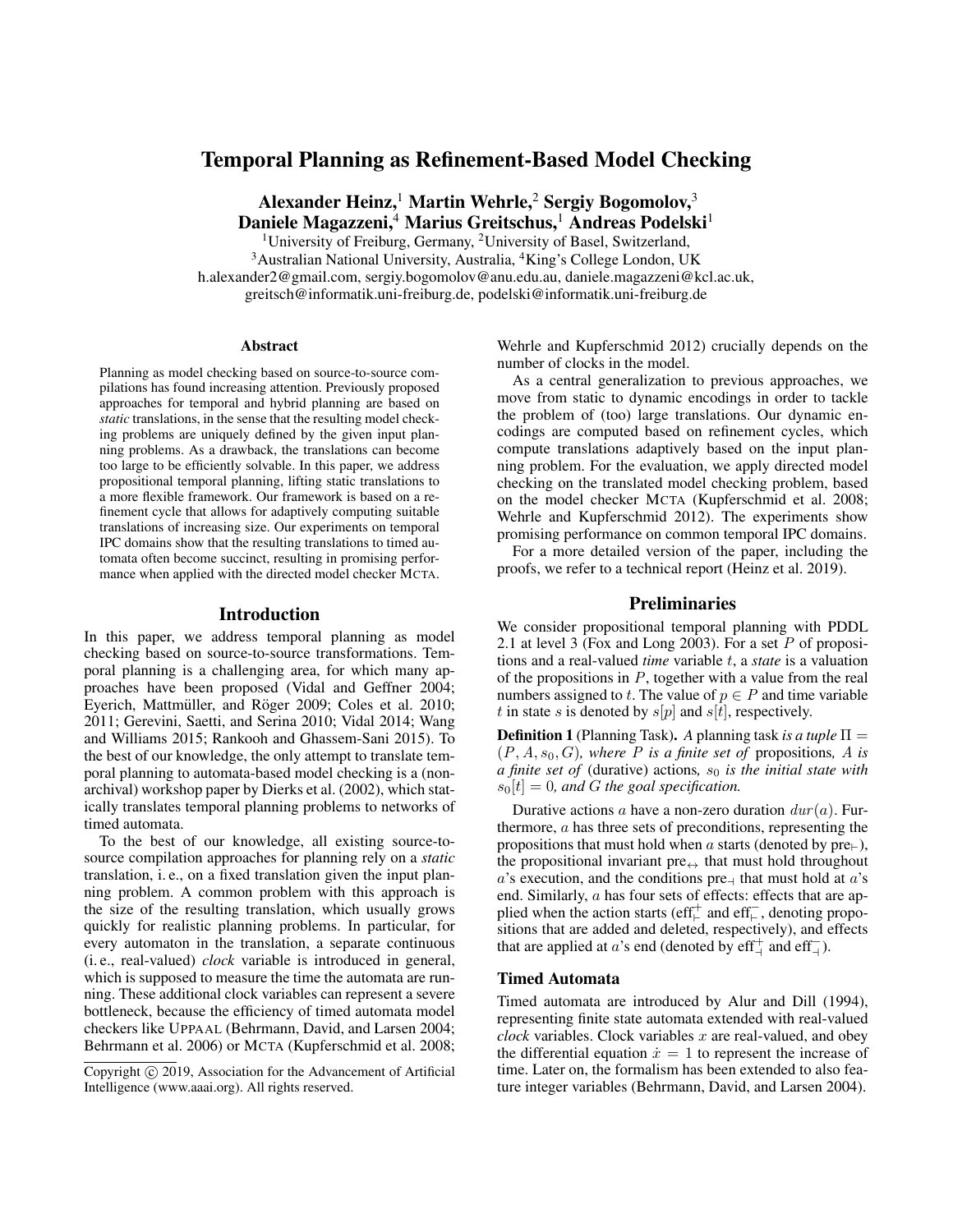Let  $I$  and  $C$  be global sets of integer and clock variables, respectively. For variables  $n, m \in I$ , comparators  $\bowtie$  $\in \{ \leq, \leq, \neq, \geq, \geq \},$  we denote the set of *integer constraints* of the form  $n \bowtie c$ , where  $c \in \mathbb{N}$ , by IC, and the set of *integer assignments* of the form  $n := m$  and  $n := c$  with IA. Analogously, for clock variables  $x \in C$ , the set of *clock constraints* of the form  $x \bowtie c$  is denoted CC, and the set of clock resets of the form  $x := 0$  with CR. For a set A, the powerset of A is denoted by  $2^A$ .

Definition 2 (Timed Automata). *A* timed automaton *is a tu* $ple\ \mathcal{A} = (Loc, Inv, E)$ *, where Loc is a finite set of locations,*  $Inv: Loc \rightarrow 2^{CC}$  *is a function assigning* clock invariants *to locations, and* E *a finite set of* labeled edges *between locations in Loc. For edge*  $e \in E$ , *e is labeled with a guard consisting of integer and clock constraints from* IC ∪ CC *, and with an* effect *consisting of integer assignments and clock resets from*  $IA \cup CR$ *.* 

*A* system  $S = \{A_1, \ldots, A_n\}$  *of timed automata is defined as a set of timed automata*  $A_1, \ldots, A_n$ .

For a system of timed automata  $S = \{A_1, \ldots, A_n\}$  with  $A_i = (Loc_i, Inv_i, E_i)$ , the semantics of S is defined as follows. A *state*  $s$  is a mapping from  $A_i$  to locations in  $Loc_i$  for all  $1 \leq i \leq n$ , together with an evaluation of the variables in  $I$  and  $C$  to their respective domains.

States can be represented symbolically based on *zones*, yielding a symbolic state space Z, called the *zone graph* (Bengtsson and Yi 2003).

For a more detailed description, the reader is referred to the literature (Bengtsson and Yi 2003).

#### Dynamic Encoding Refinement

We tackle the problem of static and potentially large translations by lifting the approach of Bogomolov et al. (2014a), providing a hierarchy of encodings based on iterative translation refinement. As a first (and minor) contribution, and in particular as the basis for our further approach, we adapt the translation of Bogomolov et al. (2014a) to temporal planning and timed automata (called the *base encoding* in the following). We then introduce our refinement-based translation approach using underapproximations.

### Base Encoding

Each durative action  $a \in A$  is translated to a corresponding timed automaton  $A^a$ . The translation supports the epsilon separation property, which guarantees that actions do neither start nor end at the same time point (Fox and Long 2006). We adapt the translation of Bogomolov et al., taking into account the different features and limitations of timed automata compared to hybrid automata.

**Duration normalization.** For epsilon separation,  $\varepsilon$  is usually selected by the user as a small positive real value  $< 1$  to enforce all actions to start or end with a minimal offset of  $\varepsilon$ . In contrast, to guarantee decidability of reachability, timed automata only support clock comparisons to *integer* values. We normalize a given  $\varepsilon \in (0,1)$  in the form  $\varepsilon = 10^{-k}$  for  $k \in \mathbb{N}$  to 1, yielding the normalized duration  $dur(a)/\varepsilon \in \mathbb{N}$ for all durative actions a.

Model of propositional invariants. For a durative action a, propositional invariants  $pre_{\leftrightarrow}$  of a are modeled by ensuring that  $pre_{\leftrightarrow}$  holds when a is started, and  $pre_{\leftrightarrow}$  is not violated by any other action during the execution of a. Hence, actions  $a'$  with  $a' \neq a$  are neither allowed to start nor to end if a' violates  $pre \leftrightarrow$  when a is running. To recognize this in the translation, we introduce integer variables  $lock_p^{\perp}$ and  $lock_p^{\top}$  for all propositions p, with the semantics that  $lock_p^{\perp} = k$  (or  $lock_p^{\perp} = k$ , respectively) iff k durative actions are running that require p to have value *true* (or *false*, respectively). The values  $k$  of these lock variables are updated when actions start and end, respectively.

Action translation. For a given action  $a$ , we adapt the "4 location structure" of the translation  $A^a$  (Bogomolov et al. 2014a). The schematic structure is rehashed in Fig. 1. Following Bogomolov et al. (2014a),  $A^a$  simulates the execution phases "off", "starting", "running", and "finishing".



Figure 1: Global structure of timed automaton  $\mathcal{A}^a$ 

In general, each automaton  $A^a$  refers to a separate clock  $T$  that keeps track of  $a$ 's duration. For brevity in Fig. 1, we have only displayed the guards, invariants, and effects that refer to  $T$ , leaving out the remaining propositional guards and effects, and integer constraints and effects to provide a *locking* mechanism to ensure the  $\varepsilon$ -property. These are modeled in a straight forward way with integer variables. For example, propositional preconditions and effects of a are modeled as integer constraints in the guard and as integer assignments in the effect of the corresponding edge in  $\mathcal{A}^{\tilde{a}}$ .

Translation of planning tasks. The base encoding of a planning task  $\Pi = (P, A, s_0, G)$  to a system of timed automata is rather straight forward: The propositions  $P$  are translated to integer variables with domain  $\{0, 1\}$ , and for  $A = \{a_1, \ldots, a_n\}$ , we have the timed system  $S^{\Pi}$  :=  $\{A^{a_1}, \ldots, A^{a_n}\}$  of corresponding timed automata.

Theorem 1. *Let* Π *be a planning task and* S <sup>Π</sup> *be its base encoding of timed automata. Then every symbolic plan on the zone graph of* S <sup>Π</sup> *corresponds to a concrete plan in* Π*.*

### Dynamic Encoding Framework

In this section, we provide a framework for computing a hierarchy of translations, which represent *underapproximations* of the original planning task with a fewer number of clock variables. This idea has been investigated for classical planning by Heusner et al. (2014). Generally, approximations and their refinements have been thoroughly studied for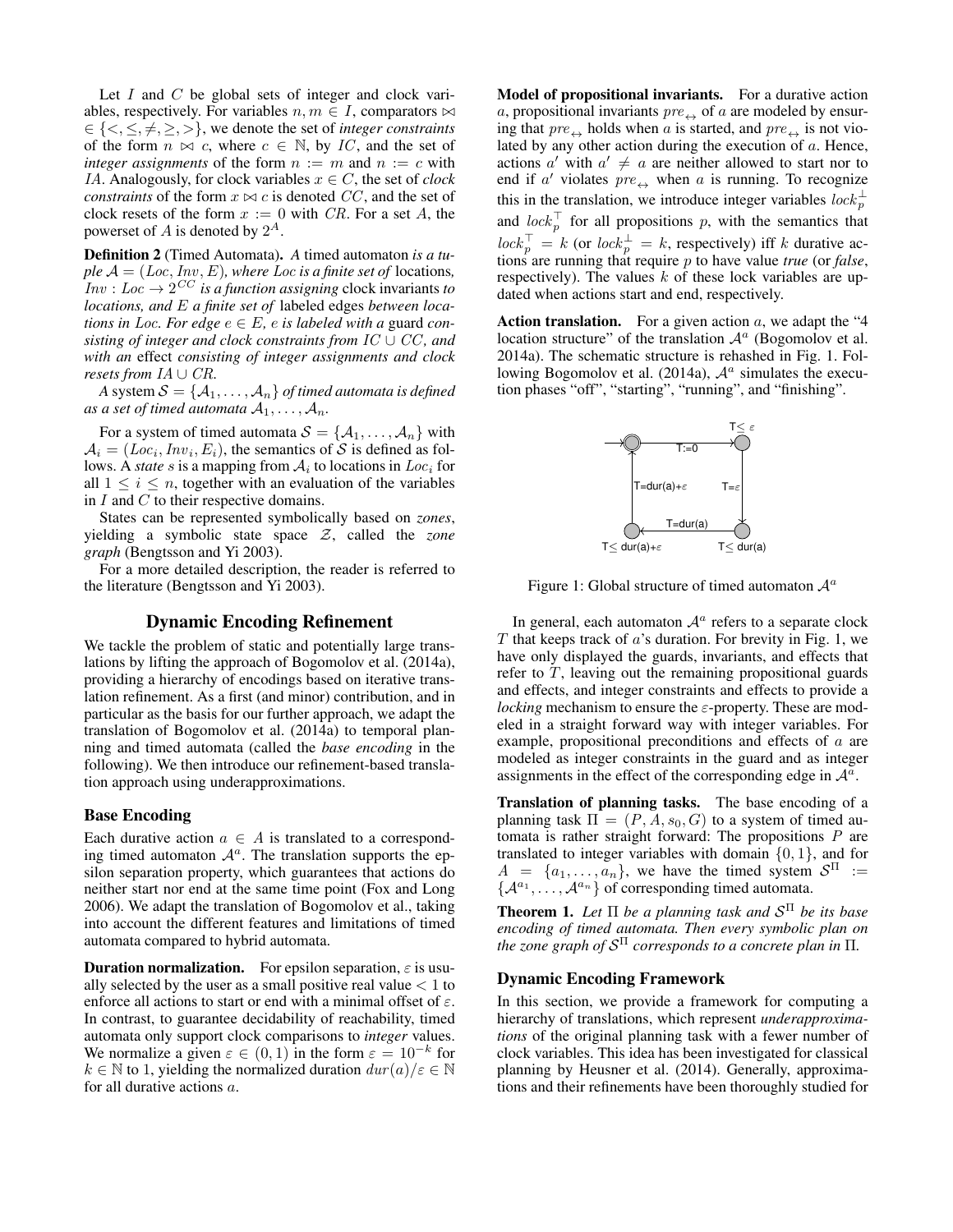planning and model checking. At the same time, such approaches usually rely on *overapproximations* (Clarke et al. 2000; Seipp and Helmert 2018; Bogomolov et al. 2014b), while our framework employs underapproximations.

We propose an encoding hierarchy which yields underapproximations in a slightly different way, by trading the number of clocks in the model versus the number of actions that are allowed to be applied in parallel. In the encoding, actions that are not allowed to be applied in parallel can *share* the same clock variable, because the corresponding automata do not simulate running the corresponding actions in parallel. To conveniently formalize this idea, we introduce the notion of *bucket-based encodings*. For an automaton A that models action a, we will denote  $A$ 's clock variable by  $clock(A)$ .

Definition 3 (Bucket-Based Encoding). *Consider a planning task*  $\Pi = (P, A, s_0, G)$  *with*  $A = \{a_1, \ldots, a_n\}$ and base encoding  $S^{\Pi}$  =  $\{A^{a_1}, \ldots, A^{a_n}\}$ . Let  $\mathcal{B}$  =  ${B_1, \ldots, B_m}$  *be a set of buckets of actions, such that*  $B_i \subseteq A$  *for*  $1 \leq i \leq m$ ,  $\bigcup B_i = A$ *, and*  $B_i \cap B_j = \emptyset$  *for*  $i \neq j$ . The bucket-based encoding  $S^{\Pi,\mathcal{B}}$  *with respect to*  $\Pi$ and  $\overline{\mathcal{B}}$  is defined based on  $\mathcal{S}^{\Pi}$  as follows. For all  $1\leq i\leq m$ *and buckets*  $B_i = \{a_1^i, \ldots, a_{n_i}^i\}$ *:* 

- *1.* For all actions  $a_k^i, a_t^i \in B_i$ ,  $clock(\mathcal{A}^{a_k^i}) = clock(\mathcal{A}^{a_t^i})$ , *i. e., all action automata for actions in the same bucket have the same clock variable.*
- 2. The automata  $A^1, \ldots, A^{n_i}$  corresponding to the actions in  $B_i$  *embody an additional integer variable*  $p_i$  *with domain*  $\{0,1\}$ , initially equal to 0, such that  $p_i$  is required  $to$  be zero for  $a \in B_i$  in order to start  $a, p_i$  is set to  $1$  once a *is started, and reset to* 0 *again once* a *is finished.*

The latter condition in Def. 3 ensures that at most one automaton in each bucket is running at every time point.

Bucket-based encoding refinement. A way to *refine* is to successively allow more behavior within a refinement cycle. Generalized to temporal planning as model checking with bucket-based encodings, the refinement algorithm starts with the most strict bucket-based encoding  $S_0^{\Pi, \mathcal{B}}$ , allowing for no parallelism at all. Inductively, if no plan can be found in  $S_n^{\Pi,\mathcal{B}}$  (i.e., in the bucket-based encoding applied in iteration *n*), then the encoding is refined to  $S_{n+1}^{\Pi,\mathcal{B}}$  such that strictly more behavior is possible in the refined encoding. The skeleton of the algorithm is provided in Algorithm 1.

To ensure completeness, there are two conceptual questions to be addressed, namely 1) *how* and 2) *when* to refine the encodings. We discuss these points in the following.

- 1) We establish a *progress property* guaranteeing that the refinement process eventually converges to a planning task with the same semantics as the original one by splitting at least one bucket in  $\beta$  into at least two buckets.
- 2) The decision of refining  $S_n^{\Pi,\mathcal{B}}$  can take place at any point in time when no solution has been found so far, if  $\dot{S}_n^{\Pi,\mathcal{B}} \neq$  $\mathcal{S}_{n+1}^{\Pi,\beta}$ . In contrast, if  $\mathcal{S}_{n}^{\Pi,\beta} = \mathcal{S}_{n+1}^{\Pi,\beta}$ , then "no solution found in  $S_n^{\Pi,\mathcal{B}}$ " triggers iff the whole zone graph is explored without finding a solution.

#### Algorithm 1 Skeleton of refinement

|     | 1: function PLAN-WITH-REFINEMENT(P, A, $s_0$ , G)              |
|-----|----------------------------------------------------------------|
| 2:  | $n := 0$                                                       |
| 3:  | $\mathcal{B} := \{A\}$ // no parallelism initially             |
| 4:  | while true do                                                  |
| 5:  | explore zone graph of $S_n^{\Pi,\mathcal{B}}$                  |
| 6:  | if no solution found in $S_n^{\Pi,\mathcal{B}}$ then           |
| 7:  | if $S_n^{\Pi,\mathcal{B}} \neq S_{n+1}^{\Pi,\mathcal{B}}$ then |
| 8:  | $n := n + 1$                                                   |
| 9:  | else                                                           |
| 10: | return unsolvable                                              |
| 11: | end if                                                         |
| 12: | else                                                           |
| 13: | return solution                                                |
| 14: | end if                                                         |
| 15: | end while                                                      |
|     | 16: end function                                               |

We emphasize that the discussions of questions 1) and 2) are of conceptual nature, with the primary objective of guaranteeing completeness of the resulting planning algorithm (we provide a concrete instantiation in the next section).

**Proposition 1.** *Consider a planning task*  $\Pi$ *, and let*  $S =$  $\{S_0^{\Pi,B},S_1^{\Pi,B},\dots\}$  *be bucket-based encodings of*  $\Pi$  *computed based on 1) and 2). Then there exists a bucket-based*  $\mathcal{S}^{\Pi, \mathcal{B}}_i \in \mathcal{S}$  such that there exists a trace in  $\mathcal{S}^{\Pi, \mathcal{B}}_i$ <br>that corresponds to a plan in  $\Pi$  iff  $\Pi$  is solvable.

#### Framework Instantiation

We provide a simple instantiation of the refinement framework with a focus on the conceptual question on how to refine the encoding. A particular (and intuitive) situation where actions  $a$  and  $a'$  potentially need to be applied in parallel is that  $a$ 's start effect supports a condition that is needed by  $a'$ . In particular, this is the case if a supports a condition that is needed as an *invariant* throughout the whole execution of  $a'$ . In the following, we propose a refinement scheme by successively splitting buckets according to actions that support invariants and preconditions of other actions. We say that an action  $\alpha$  supports an invariant of action  $\alpha'$ , denoted by  $a \leadsto_i a'$ , if the start effect of a sets a variable to a value needed by the propositional invariant of  $a'$ , i.e., there exists a proposition  $p \in P$  such that eff<sup>a</sup>  $\models p$  and  $pre_{\leftrightarrow}^{a'} \models p$ . More generally, we say that a supports an invariant of a' after *n* steps, denoted by  $a \leadsto_i^n a'$ , if there exist actions  $a_1, \ldots, a_n$  such that  $a \leadsto_i a_1, \ldots, a_n \leadsto_i a'$ . Analogously, we say that a *supports a precondition* of a', denoted by  $a \rightarrow_{p} a'$ , if there exists a proposition  $p \in P$  such that  $\operatorname{\sf eff}^a_{\vdash} \models p$ , and additionally,  $\operatorname{\sf pre}^{a'}_{\vdash} \models p$  or  $\operatorname{\sf pre}^{a'}_{\dashv} \models p$ . We define  $a \rightarrow_p^n a'$  on propositions analogously to  $a \rightarrow_p^n a'$ . Furthermore, for a set of buckets B, we say that B respects  $\leadsto_i^n$  if for all actions  $a_1, \ldots, a_n, a_i \neq a_j$  for  $i \neq j$ , with  $a_1 \rightarrow a_2, \ldots, a_{n-1} \rightarrow a_n$ , these actions are located in different buckets in B, i. e., there are buckets  $B_1, \ldots, B_n \in \mathcal{B}$ ,  $B_i \cap B_j = \emptyset$  for  $i \neq j$ , and  $a_1 \in B_1, \ldots, a_n \in B_n$ . The corresponding definition for  $\leadsto_p$  is analogous.

Definition 4 (Encoding Refinement). *Let* Π *be a planning task,* B *be a set of buckets, and* S <sup>Π</sup>,<sup>B</sup> *be an encoding for* Π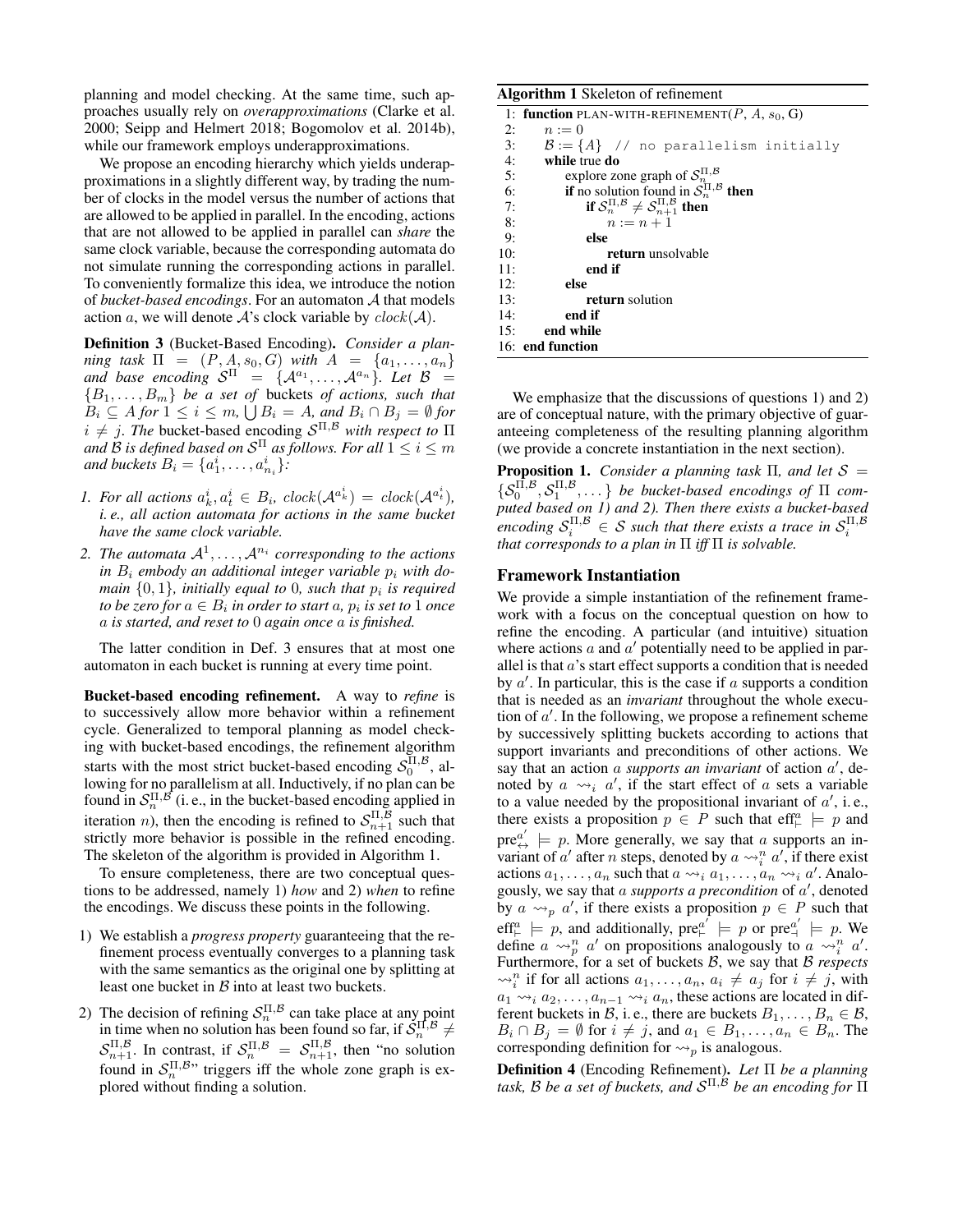|            | coverage    |                   |                 |       |                      |              |              | makespan          |                   |          |                          |             |              |              |
|------------|-------------|-------------------|-----------------|-------|----------------------|--------------|--------------|-------------------|-------------------|----------|--------------------------|-------------|--------------|--------------|
| Dom.       | <b>MCTA</b> | MCTA <sup>b</sup> | TFD             | OPTIC | POPF                 | <b>COLIN</b> | <b>ITSAT</b> | MCTA <sup>r</sup> | Мста <sup>ь</sup> | TFD      | <b>OPTIC</b>             | <b>POPF</b> | <b>COLIN</b> | <b>ITSAT</b> |
| Crewp.     | 30          | 30                | 30              | 30    | 28                   | 30           | 30           | 7769.1            | 3316.6            | 6239.7   | 2622.9                   | 2747.1      | 2622.9       | 2836.7       |
| Elev.      | 12          |                   | 30              | 19    | 14                   | 16           | 13           | 587.0             | 250.0             | 309.4    | 172.0                    | 180.5       | 172.0        | 243.7        |
| Opens.     | 30          | 19                | 30              | 30    | 30                   | 30           | 24           | 1085.3            | 414.2             | 613.8    | 123.7                    | 177.6       | 123.7        | 211.8        |
| Parcp.     | 30          | l5                | 22              | 12    | 17                   | 12           | 25           | 565782.6          | 181110.3          | 201830.6 | 75255.3                  | 82077.5     | 75255.3      | 74555.4      |
| Pegsol.    | 30          | 27                | 29              | 29    | 28                   | 28           | 30           | 14.4              | 10.2              | 9.2      | 7.6                      | 7.5         | 7.5          | 7.1          |
| Sokob.     | 12          |                   | 12              | 14    | 1 <sub>2</sub><br>14 | 12           | 16           | 31.7              | 28.5              | 19.7     | 23.0                     | 22.5        | 22.5         | 20.6         |
| Match.     | 20(2)       | 20                | $\overline{20}$ |       | 20                   | 20           | 20           | 74.2              | 57.0              | 72.6     | -                        | 57.0        | 57.0         | 57.2         |
| <b>TMS</b> | 0(3)        |                   |                 |       |                      |              | 14           |                   |                   |          |                          |             |              | 20           |
| T&O        | 2(2)        |                   | 18              |       | $\Omega$             |              |              | 175.6             |                   | 101.5    | 40.0                     | 38.0        | 42.5         | 33.3         |
| Drv.       | 1(7)        |                   |                 |       | 10                   | 10           | 15           | 382.6             |                   | 268.3    | $\overline{\phantom{0}}$ | 122.3       | 122.3        | 142.6        |

Table 1: Overview of coverage and makespan results (best results in bold). Abbreviations: Crewp.: Crewplanning, Elev.: Elevators, Opens.: Openstacks, Parcp.: Parcprinter, Pegsol.: Peg Solitaire, Sokob.: Sokoban, Match.: Matchcellar, TMS: Temporal Machine Shop, T&O: TurnAndOpen, Drv: DriverLog Shift

and B. The refinement  $S_r^{\Pi, \mathcal{B}_r}$  of  $S^{\Pi, \mathcal{B}}$  is defined as follows:

- *1. If there exists*  $n \in \mathbb{N}$  *such that* B *respects*  $\sim_i^{n-1}$ *, but does* not respect  $\leadsto_i^n$ , then compute  $\mathcal{B}_r$  by splitting the buckets in B such that  $\mathcal{B}_r$  respects  $\leadsto_i^n$ .
- 2. If B respects  $\leadsto_i^N$  for a maximal  $N \in \mathbb{N}$ , then apply bullet point 1. using the relation  $\leadsto_p^n$  instead of  $\leadsto_i^n$ .
- *3.* If B respects  $\leadsto_i^N$  and  $\leadsto_p^M$  for maximal  $N, M \in \mathbb{N}$ , split B *so that only actions that cannot be applied in parallel according to* Π*'s semantics occur in equal buckets.*

Definition 4 guarantees that an exact encoding can eventually be computed. The third point can be implemented, e. g., by having each action in a separate bucket, or by sharing the same bucket only if actions have mutex invariants.

Proposition 2. *Plan-with-refinement (Alg. 1) when comput*ing  $\mathcal{S}_{n+1}^{\Pi,\mathcal{B}}$  *from*  $\mathcal{S}_n^{\Pi,\mathcal{B}}$  according to the encoding refinement  $(S_r^{\Pi,\mathcal{B}_r}$  from  $\mathcal{S}^{\Pi,\mathcal{B}}$  as in Def. 4) is completeness preserving.

The most canonical (though not efficient) strategy *when* to refine is when the zone graph is explored completely.

### Experiments

We conducted a feasibility study on common IPC domains, using an implementation that translates PDDL to timed automata and refines if no plan is found. As a basis, we used the model checker MCTA (Kupferschmid et al. 2008; Wehrle and Kupferschmid 2012) applied with greedy bestfirst search and the  $h^U$  heuristic (Kupferschmid et al. 2006). So far, we have not optimized the  $h^{U}$  heuristic to our specific setting. We refine when the current zone graph is explored completely. In this case, we use a simplified variant of the encoding strategy of Def. 4 to decide how to refine. The implementation of our refinement approach is called MCTA<sup>r</sup>.

We compare MCTA<sup>r</sup> to Temporal Fast Downward (TFD) (Eyerich, Mattmüller, and Röger 2009), OPTIC (Benton, Coles, and Coles 2012), POPF (Coles et al. 2010), COLIN (Coles et al. 2012), and ITSAT (Rankooh and Ghassem-Sani 2015). We also compare to MCTA applied with the base encoding, called  $MCTA<sup>b</sup>$ , that allows for full parallelism. In our experiments, some action automata in the base encoding already share clocks if the corresponding actions are not applicable in parallel (i. e., still allowing full parallelism). We

used the propositional temporal domains Crewplanning, Elevator, Openstacks, Parcprinter, Peg Solitaire, and Sokoban from IPC'08, Matchcellar, Temporal Machine Shop, and TurnAndOpen from  $IPC$ '14<sup>1</sup>, and the DriverLog Shift domain (Coles et al. 2009). We used a timeout of 30 minutes and a memory limit of 4 GB per run.

Table 1 shows the results of our evaluation. The *coverage* results show the number of tasks where a goal trace has been found. For the domains that require concurrency, we not only report the number of tasks for which a goal trace has been found, but also the number of refined encodings, in parentheses, that were used for all runs. MCTA<sup>r</sup> often finds goal traces for a similar number of tasks compared to the other tools, and offers its strengths in Pegsol and Parcprinter. In particular, in Parcprinter, MCTA<sup>r</sup> is the only implementation that solves all tasks. In addition, we observe that, for most domains, the coverage of the refinement approach is considerably higher compared to the base encoding (MCTA<sup>b</sup>). The *makespan* results in Table 1 show the average makespans per domain on the commonly solved tasks, i. e., on the tasks solved by all planners. To evaluate the "pure" makespan of the plans found by the search, the results for TFD are (like the results for  $MCTA<sup>r</sup>$  and  $MCTA<sup>b</sup>$ ) given without improving the makespan in a post-processing step. Generally, as our approach trades efficiency versus parallelism, the makespan computed by MCTA<sup>r</sup> is expected to be higher compared to the other temporal planners, which can be observed for all domains.  $MCTA<sup>b</sup>$  mostly finds traces with shorter makespan than  $MCTA<sup>r</sup>$  since  $MCTA<sup>b</sup>$  allows for full parallelism and  $MCTA<sup>r</sup>$  uses an underapproximation.

#### **Conclusions**

We proposed a generic framework for temporal planning as model checking which is based on dynamic encoding refinement. Empirically, we provided an instantiation which shows the feasibility of our approach, revealing complementary strengths to well-established planners. To further exploit its potential, it will be interesting to investigate more finegrained instantiations, including more sophisticated strategies when to refine the encodings, as well as specific adaptations of the applied heuristic in MCTA.

<sup>&</sup>lt;sup>1</sup>The IPC domains are available at https://github.com/potassco/ pddl-instances.